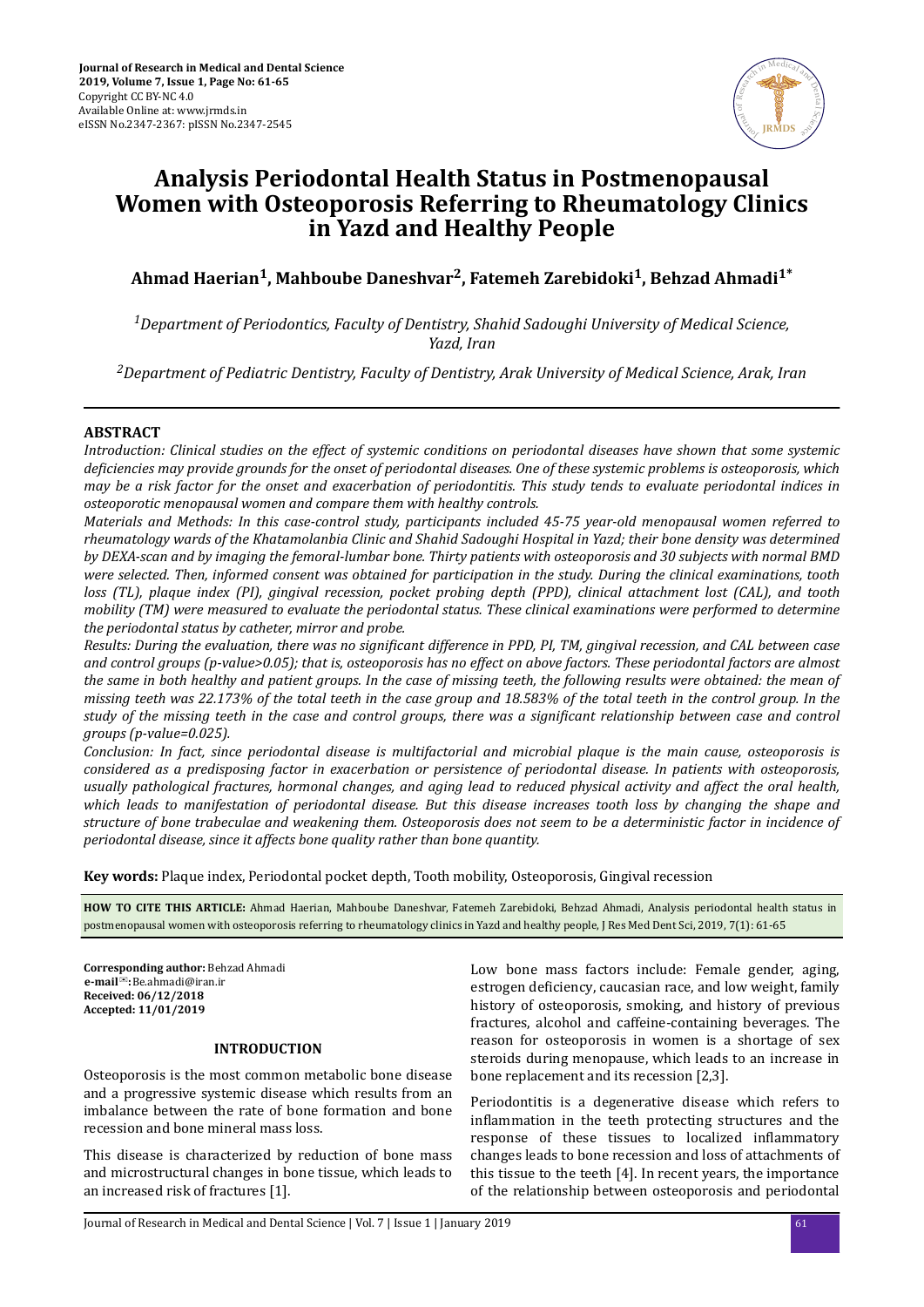diseases has increased significantly. Although periodontal disease is caused by invasion of an infectious agent, some of the systemic disorders may provide grounds for periodontal diseases; one of these systemic problems is osteoporosis, which may act as a risk factor for development and intensification of periodontitis [5].

Brincat et al. showed that calcium and vitamin D intake are beneficial in preventing osteoporosis and maintaining teeth [6].

Gomes-Filho et al. concluded that osteoporosis is associated with the onset and progression of periodontitis; they observed that postmenopausal women with osteoporosis had a higher chance of periodontitis than women without osteoporosis [7]. Klemetti et al. also reported in their study on postmenopausal women that people with higher bone mineral content further keep teeth with periodontal deep pocket in jaw than osteoporotic people; in this study, density of femoral neck bone, spinal cord and mandibular cortex was measured by dual-energy X-ray absorptiometry [8]. On the other hand, Juluri et al. concluded that the rate of alveolar bone loss and periodontitis indexes were significantly higher in women with osteoporosis than healthy women [9].

Regarding the fact that osteoporosis and periodontitis involve a large population of men and women and aging increases the likelihood of developing these two diseases [10,11], it seems essential to study on preventing problems.

Therefore, this study tends to evaluate periodontal indices in osteoporotic menopausal women and compare them with healthy controls.

## **MATERIALS AND METHODS**

In this case-control study, the samples were selected by random number table from menopausal women aged 45-75 years who referred to rheumatology wards of Khatamolanbia Clinic and Shahid Sadoughi Hospital in Yazd; their bone density was determined by Scan-DEXA by imaging the lumbar-femoral bone region. The number of samples was set at 60 according to similar studies and statistical calculations; 30 subjects with normal BMD (Tscore>1) were selected as controls and 30 subjects (Tscore<-2.5) were selected as cases. Then, informed consent was obtained from the participants. During the clinical examinations, tooth loss (TL), plaque index (PI), gingival recession (GR), pocket probing depth (PPD), clinical attachment lost (CAL), and tooth mobility (TM) were measured to evaluate the periodontal status. Osteopenic people, smokers, people with systemic diseases which intervene with periodontal disease such as diabetes and leukemia, long-term corticosteroid users (>7.5 mg/day for 6 months or more), women who removed their ovaries or became menopause before the age of 41, and toothless people were excluded. The rest of the subjects underwent clinical examination to determine the periodontal status by mirror catheter and probe catheter.

The degree of PPD and the distance from PPD to CEJ, or the same CAL, was measured by probe in mm and the number of missing teeth was recorded. Other variables were categorized as follows:

## **Plaque index**

PI value was calculated by considering the Silness and Loe index, which is categorized as follows:

**Grade 0:** There are no plaques.

**Grade 1:** There is a thin layer of plaque appearing in the gingival margin by pulling a catheter.

**Grade 2:** Average value of the plaque along the gingival margin and visible interdental space.

**Grade 3:** Plaques are found in the gingival margin and interdental space.

#### **Gingival recession**

Gingival recession was categorized according to the Miller classification as follows:

**Class I:** Marginal gingival recession without extension to mucogingival junction and without bone recession.

**Class II:** Marginal gingival recession with extension to mucogingival junction and without bone recession.

**Class III:** Marginal gingival recession with extension to mucogingival junction and with bone recession.

**Class IV:** Marginal gingival recession with extension to mucogingival junction and with severe bone recession.

# **Tooth mobility**

Grade 1: Occurs when the tooth moves by 1 mm in buccolingual direction.

**Grade 2:** Occurs when the tooth moves more than 1 mm in buccolingual direction.

**Grade 3:** Occurs when it moves in buccolingual direction and other directions, such as occlusogingival.

All these measurements were recorded in the patient questionnaire and data was analyzed using SPSS 16 software (p-value<1.15). The required tables and indices were prepared; t-test and Mann-Whitney test were used for statistical calculation.

## **RESULTS**

The studied population consisted of 60 women aged 45-75 years old who referred to rheumatology wards of Khatamolanbia Clinic and Shahid Sadoughi Hospital in Yazd. Bone density was determined by Scan-DEXA by imaging lumbar-femoral bone. Thirty patients with normal BMD (T-score>1) were selected as controls and 30 patients (T-score<-2.5) were selected as cases.

The results obtained from examining the periodontal status in the two groups were as follows: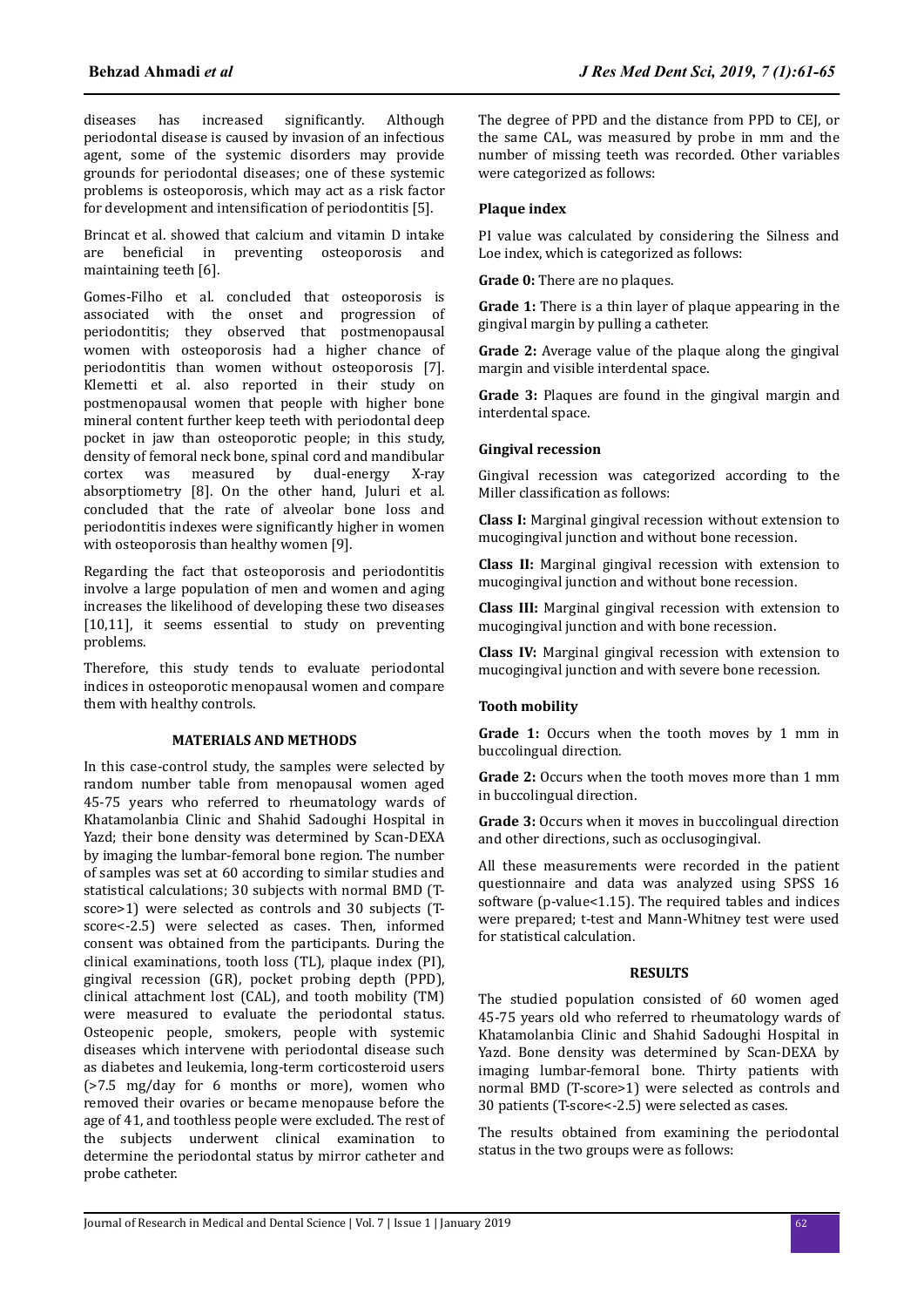In terms of PPD and CAL, no significant relationship was found in the case and control groups (p-value=0.368; pvalue=0.268).

Miller's Class III and IV gingival recession was not observed in either of the control and case groups (pvalue=1.000). Miller's Class I and II recession was not significantly different in case and control groups (Class I: p-value=0.600; Class II: p-value=0.569).

Grade 3 tooth mobility was not observed and there was no significant difference between grade 1 and grade 2 in case and control groups (Grade 2: p-value=0.693; Grade 1: p-value=0.567).

**Table 1: Determining and comparing periodontal indexes**

Grade 3 plaque index was observed in a small number of patients, with no significant difference in the two groups (p-value=0.154) and the difference in grade 1 and grade 2 plaque index was not significant in the two groups (Grade 1: p-value=0.211; Grade 2: p-value=0.192), but grade  $0$  plaque index was significantly higher in the control group than the case group (p-value=0.028).

The mean of lost teeth was 22.173% of the total teeth in the case group and 18.583% of the total teeth in the control group. In examining the lost teeth in the case and control groups, a significant relationship was found, as shown in Table 1 (p-value=0.025).

| Index                      | Control Mean ± SD | Case Mean ± SD    | p-Value |
|----------------------------|-------------------|-------------------|---------|
| <b>PPD</b>                 | $3.11 \pm 0.29$   | $3.20 \pm 0.49$   | 0.368   |
| CAL                        | $2.40 \pm 0.45$   | $2.55 \pm 0.55$   | 0.28    |
| Class 1 Gingival Recession | $7.77 \pm 9.98$   | $11.77 \pm 10.37$ | 0.600   |
| Class 2 Gingival Recession | $0.82 \pm 2.05$   | $1.87 \pm 0.40$   | 0.569   |
| <b>Tooth Loss</b>          | $5.77 \pm 1.83$   | $7.10 \pm 2.51$   | 0.025   |
| Tooth Mobility grade 1     | $2.73 \pm 3.55$   | $3.44 \pm 6.08$   | 0.567   |
| Tooth Mobility grade 2     | $0.81 \pm 1.93$   | $1.21 \pm 2.75$   | 0.693   |
| Plaque Index grade 0       | $40.77 \pm 29.36$ | $25.93 \pm 28.69$ | 0.028   |
| Plaque Index grade 1       | $48.07 \pm 20.29$ | $54.37 \pm 23.12$ | 0.211   |
| Plaque Index grade 2       | $11.17 \pm 14.29$ | $18.80 \pm 21.97$ | 0.192   |
| Plaque Index grade 3       | $0.00 \pm 0.00$   | $1.43 \pm 5.64$   | 0.154   |

# **DISCUSSION**

Osteoporosis is a multifactorial illness which is associated with decreased physical activity. associated with decreased physical activity, inappropriate nutrition, low calcium intake and vitamin D intake, high alcohol intake and smoking. This diffused bone disease leads to increased bone fracture by decreasing bone mass and changing its microscopic structure [12,13].

Periodontitis is an inflammatory disease of the tooth supporting tissues, characterized by extensive degeneration of periodontal ligaments and alveolar bone together with formation of pocket and gingival recession; it is one of the major causes of tooth loss [14]. Both of these diseases are very common, particularly at older ages [15]. Osteoporosis is more evident in women, because bone structure undergoes many changes during postmenopausal period due to estrogen deficiency; these changes ultimately lead to bone mass loss and osteopenia and osteoporosis. Due to these hormonal changes during this period, women tend to be more prone to periodontal diseases; particularly if oral hygiene is poor during this period, the incidence of periodontitis increases in women [9]. The relationship between these two diseases has been studied by a number of studies, but the exact role of osteoporosis is still unknown in the periodontal disease. The present study showed that teeth loss and plaque index are significantly higher in people whose BMD is

lower than normal compared to healthy people, while CAL was not observed in tooth mobility.

Comparing osteoporotic and normal groups, Kribbs showed no significant difference between the two groups in terms of pocket depth, while tooth loss rate was significantly higher in the osteoporotic group [16]. The current study supported the relationship between osteoporosis and tooth loss. Similar to Kribbs study, no relationship was found on pocket depth. Examining osteoporotic and normal patients, Mohammad et al. found no difference between two groups in terms of gingival recession and pocket depth, similar to Wactawski-Wende and consistent with the current study [16-18].

Khorsand et al. examined the relationship between periodontal indexes and BMD of lumbar and thigh bones of three groups of menopausal women, including osteoporotic, osteopenic and normal. This study was performed on 61 menopausal women who found that TL, PI and PBI were significantly higher in the osteoporotic group than in the osteopenic and normal groups, but there was no difference between the three groups in PPD. Current study also supports the above results in terms of the significant relationship between BMD and PI and TL. However, it does not support the above finding on PBI [19].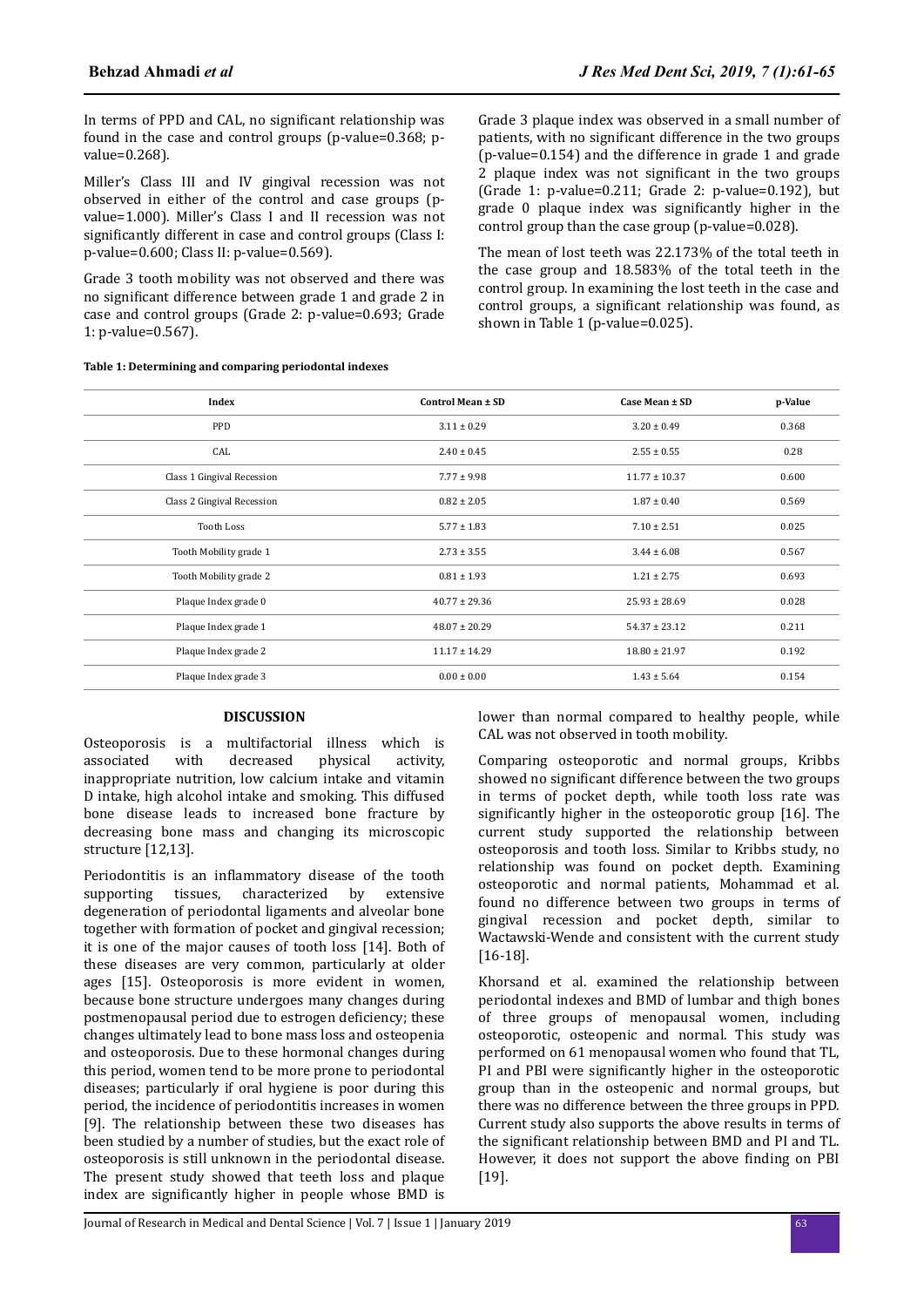A study on the relationship between osteoporosis and periodontal diseases performed by Reddy et al. measured BMD of metacarpal bone in postmenopausal women. Periodontal indices were also evaluated according to CPITN. In women with low BMD with osteoporosis, the number of teeth was lower than the normal group [20], as current study supports. Therefore, osteoporosis can be a factor of teeth loss, particularly during menopause. Koga et al. [1] investigated the relationship between TL and height of bone alveolus and BMD of the lumbar and pelvis and estrogen therapy and its duration. They showed a significant relationship between posterior teeth TL and estrogen therapy and total TL and duration of estrogen therapy; if estrogen therapy and its duration are considered as a preventative factor for postmenopausal osteoporosis and reduced BMD; it is  $\overline{\text{consistent}}$  with the current study on the significant relationship between TL and BMD.

In the current study, as noted above, there was a significant difference between BMD and TL; moreover, the case group was significantly different from the control group. To explain this, reduced physical activity and changed lifestyle can be a cause of this finding. Even the incidence of osteoporotic complications (such as arthritis) can be considered as an exacerbating factor in this phenomenon.

## **CONCLUSION**

It is complicated to present a relationship between osteoporosis and periodontitis, because both diseases are multifactorial and have the same mechanisms; there is a reasonable biological relationship that at least part of periodontal destruction is affected by bone loss. In fact, osteoporosis cannot be considered as the starting point of periodontal disease, but it is a predisposing factor in exacerbation or persistence of the disease after the onset of the disease. In patients with osteoporosis, pathologic fractures, hormonal changes and aging lead to manifestation of periodontal disease. However, this disease can increase tooth loss by changing the shape and structure of bone trabecula and weakening them. Osteoporosis does not seem to be a deterministic factor in the incidence of periodontal disease, since it affects bone quality rather than its quantity. It is clear, however, that longer studies with higher number of patients are required.

#### **ACKNOWLEDGEMENT**

The authors appreciate the Research Committee of the Shahid Sodoughi School of Medical Sciences for financing the study.

# **CONFLICT OF INTEREST**

The authors declared no potential conflicts of interests with respect to the authorship and/or publication of this paper.

#### **REFERENCES**

- 1. Koga T, Takayanagi H. On "2015 guidelines for prevention and treatment of osteoporosis". Cellular mechanism and etiology of osteoporosis. Clinical Calcium 2015; 25:1293-300.
- 2. Lerner UH. Bone remodeling in postmenopausal osteoporosis. J Dent Res 2006; 85:584-95.
- 3. Willson T, Nelson SD, Newbold J, et al. The clinical epidemiology of male osteoporosis: A review of the recent literature. Clin Epidemiol 2015; 7:65.
- 4. Schwartz ZV, Goultschin J, Dean DD, et al. Mechanisms of alveolar bone destruction in periodontitis. Periodontol 1997; 14:158-72.
- 5. Murrieta JF, García RG, Contreras B, et al. Relationship between body mass index, bone mineral density, and oral hygiene with periodontal disease in a Mexican elderly group. J Oral Res 2016; 5:108-13.
- 6. Brincat M, Gambin J, Brincat M, et al. The role of vitamin D in osteoporosis. Maturitas 2015; 80:329-32.
- 7. Gomes-Filho IS, Passos JD, Cruz SS, et al. The association between postmenopausal osteoporosis and periodontal disease. J Periodontol 2007; 78:1731-40.
- 8. Klemetti E, Collin HL, Forss H, et al. Mineral status of skeleton and advanced periodontal disease. J Clin Periodontol 1994; 21:184-8.
- 9. Juluri R, Prashanth E, Gopalakrishnan D, et al. Association of postmenopausal osteoporosis and periodontal disease: A double-blind casecontrol study. J Int Oral Health 2015; 7:119.
- 10. Edwards MH, Dennison EM, Sayer AA, et al. Osteoporosis and sarcopenia in older age. Bone 2015; 80:126-30.
- 11. Eke PI, Wei L, Borgnakke WS, et al. Periodontitis prevalence in adults  $\geq 65$  years of age, in the USA. Periodontol 2016; 72:76-95.
- 12. Glibowski P. Dietary factors affecting osteoporosis and bone health in the elderly. In Molecular basis of nutrition and aging 2016; 345-54.
- 13. Vuolo L, Barrea L, Savanelli MC, et al. Nutrition and osteoporosis: Preliminary data of campania region of European personalised ICT supported service for independent living and active ageing. Translational Medicine @ UniSa 2015; 13:13.
- 14. Bhattarai G, Poudel SB, Kook SH, et al. Resveratrol prevents alveolar bone loss in an experimental rat model of periodontitis. Acta Biomater 2016; 29:398-08.
- 15. Bernal M, Elenkova M, Evensky J, et al. Periodontal disease and osteoporosis-shared risk factors and potentiation of pathogenic mechanisms. Curr Oral Health Rep 2018; 5:26-32.